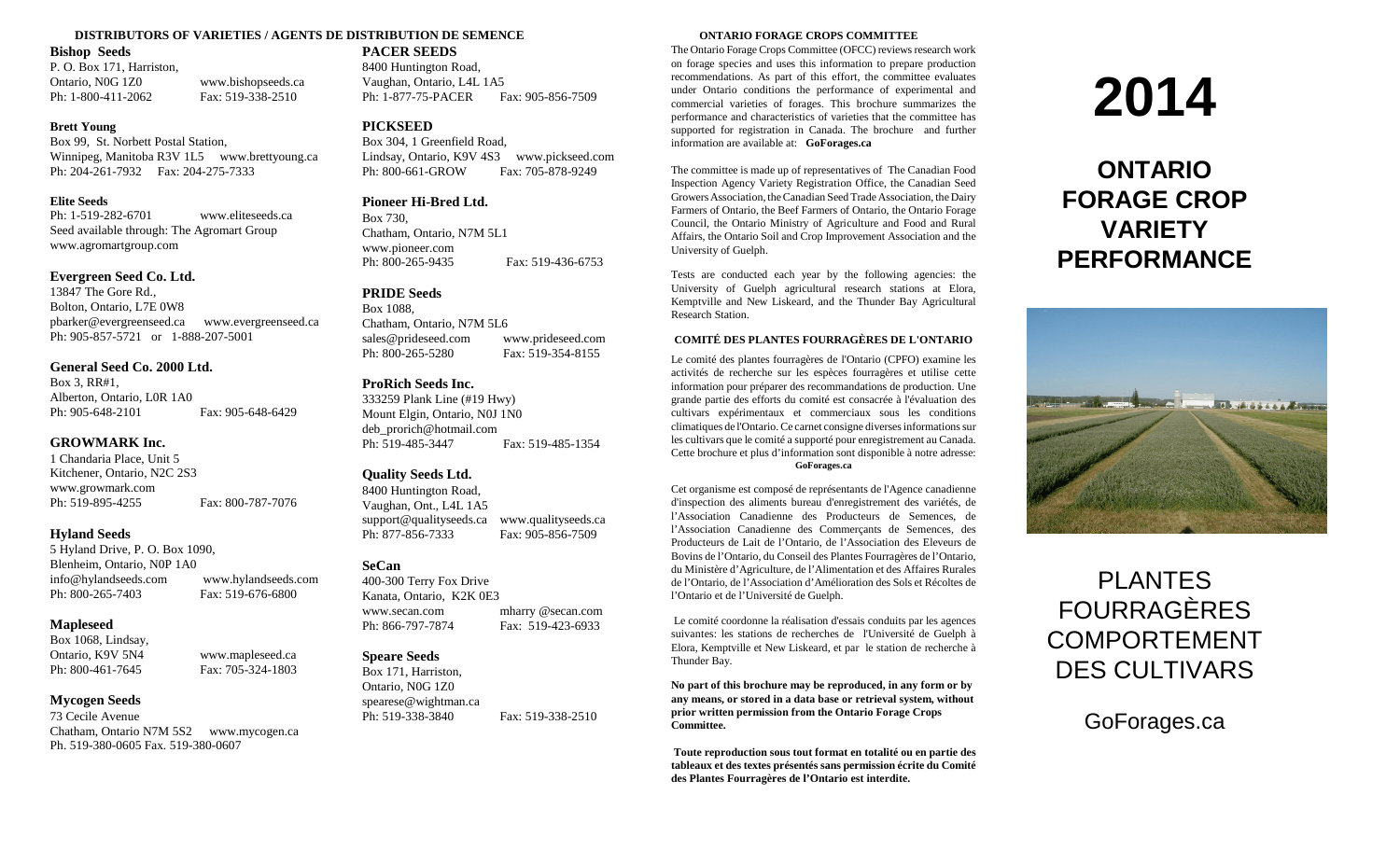## **ALFALFA/LUZERNE**

|                                | Indice de rendement composé     | Composite Yield Index <sup>1,2</sup><br>% of mean/de la moyenne<br>Harvest Year<br>Année de récolte |                                 |                 |                          | Pest Reaction <sup>3</sup><br>Résistance aux ravageurs |                            |                                       |                                              | Year<br>Supported<br>by OFCC<br>Année<br>soutenu par<br>le CPFO |
|--------------------------------|---------------------------------|-----------------------------------------------------------------------------------------------------|---------------------------------|-----------------|--------------------------|--------------------------------------------------------|----------------------------|---------------------------------------|----------------------------------------------|-----------------------------------------------------------------|
| Cultivar                       | $\mathbf{1}$                    | $2+$                                                                                                | $3\overline{8}$ 4 <sup>4</sup>  | <b>BW</b>       | <b>VW</b>                | <b>PRR</b>                                             | PLH                        | <b>FW</b>                             | Distributor/Distributeur                     |                                                                 |
| Ascend                         | 104                             | 105                                                                                                 | 109                             | HR              | <b>HR</b>                | <b>HR</b>                                              | S                          | <b>HR</b>                             | Elite Seeds                                  | 2011                                                            |
| <b>Assalt ST</b>               | $\overline{\phantom{a}}$        | $\blacksquare$                                                                                      | $\blacksquare$                  | HR              | <b>HR</b>                | <b>HR</b>                                              | S                          | <b>HR</b>                             | <b>PICKSEED</b>                              | 2013                                                            |
| Concept                        | 102                             | 102                                                                                                 | 106                             | <b>HR</b>       | <b>HR</b>                | <b>HR</b>                                              | S                          | $\overline{\phantom{a}}$              | Evergreen Seed                               | 2004                                                            |
| Dakota                         | 103                             | 104                                                                                                 | $\equiv$                        | $\mathbb{R}$    | MR                       | HR                                                     | S                          | $\mathbb{R}$                          | General Seed Co. 2000 Ltd.                   | 2006                                                            |
| <b>ELEVATE</b>                 | 105                             | 101                                                                                                 | 99                              | HR              | HR                       | <b>HR</b>                                              | ${\bf S}$                  | $\overline{\phantom{a}}$              | General Seed Co. 2000 Ltd.                   | 2007                                                            |
| <b>ENDURANCE</b>               | $\overline{a}$                  | $\blacksquare$                                                                                      | $\overline{\phantom{a}}$        | <b>HR</b>       | <b>HR</b>                | <b>HR</b>                                              | S                          | <b>HR</b>                             | General Seed Co. 2000 Ltd.                   | 2013                                                            |
| Evermore                       | 103                             | 101                                                                                                 | 101                             | HR              | HR                       | <b>HR</b>                                              | S                          | <b>HR</b>                             | ProRich Seeds Inc.                           | 2009                                                            |
| <b>FORCE</b>                   | 105                             | 102                                                                                                 | 106                             | HR              | <b>HR</b>                | <b>HR</b>                                              | $\mathbf S$                | ${\bf R}$                             | General Seed Co. 2000 Ltd.                   | 2007                                                            |
| Foremost                       | 100                             | 103                                                                                                 | 104                             | HR              | <b>HR</b>                | HR                                                     | S                          | $\overline{\phantom{a}}$              | ProRich Seeds Inc.                           | 2010                                                            |
| Fortune                        | $\blacksquare$                  | $\mathcal{L}$                                                                                       | $\equiv$                        | HR              | <b>HR</b>                | <b>HR</b>                                              | S                          | <b>HR</b>                             | Mapleseed                                    | 2013                                                            |
| FSG400LH                       | 99                              | 98                                                                                                  | 97                              | <b>HR</b>       | <b>HR</b>                | <b>HR</b>                                              | HR                         | HR                                    | Quality Seeds Ltd.                           | 2009                                                            |
| Genoa                          | 105                             | 103                                                                                                 | 102                             | <b>HR</b>       | <b>HR</b>                | <b>HR</b>                                              | S                          | HR                                    | Mapleseed                                    | 2004                                                            |
| Leader                         | $\overline{\phantom{a}}$        | $\overline{\phantom{a}}$                                                                            | $\overline{\phantom{a}}$        | <b>HR</b>       | HR                       | <b>HR</b>                                              | S                          | <b>HR</b>                             | <b>PICKSEED</b>                              | 2007                                                            |
| Lexus                          | 99                              | 102                                                                                                 | 101                             | HR              | HR                       | <b>HR</b>                                              | S                          | $\overline{\phantom{0}}$              | Evergreen Seed                               | 2009                                                            |
| Magnum VI Wet                  | 106                             | 105                                                                                                 | 109                             | HR              | HR                       | <b>HR</b>                                              | $\mathbf S$                | <b>HR</b>                             | <b>Elite Seeds</b>                           | 2008                                                            |
| <b>MARVEL</b>                  | 101                             | 103                                                                                                 | 105                             | HR              | <b>HR</b>                | HR                                                     | S                          | <b>HR</b>                             | <b>PACER SEEDS</b>                           | 2009                                                            |
| <b>MEGAGRAZE</b>               | $\overline{\phantom{a}}$        | $\mathbf{r}$                                                                                        | $\blacksquare$                  | HR              | <b>HR</b>                | <b>HR</b>                                              | S                          | $\overline{\phantom{a}}$              | Quality Seeds Ltd., PACER SEEDS              | 2011                                                            |
| <b>OAC SUPERIOR</b>            | 101                             | 103                                                                                                 | 105                             | $\mathbb{R}$    | $\mathbb{R}$             | <b>MR</b>                                              | S                          | $\overline{\phantom{a}}$              | ProRich Seeds Inc.                           | 2009                                                            |
| <b>PERFORMER</b>               | $\overline{\phantom{a}}$        | $\blacksquare$                                                                                      | $\blacksquare$                  | HR              | HR                       | <b>HR</b>                                              | S                          | <b>HR</b>                             | General Seed Co. 2000 Ltd.                   | 2011                                                            |
| Prize                          | $\overline{\phantom{a}}$        | $\overline{a}$                                                                                      | $\overline{\phantom{a}}$        | HR              | <b>HR</b>                | <b>HR</b>                                              | S                          | <b>HR</b>                             | PRIDE Seeds Ltd.                             | 2011                                                            |
| Prolific II                    | 99                              | 97                                                                                                  | $\overline{a}$                  | HR              | HR                       | <b>HR</b>                                              | $\mathbf S$                | <b>HR</b>                             | <b>Hyland Seeds</b>                          | 2010                                                            |
| <b>QWEST</b>                   | 102                             | 100                                                                                                 | $\overline{\phantom{a}}$        | HR              | HR                       | <b>HR</b>                                              | $\mathbf S$                | <b>HR</b>                             | General Seed Co. 2000 Ltd.                   | 2006                                                            |
| <b>RADAR</b>                   | 102                             | 97                                                                                                  | 97                              | <b>HR</b>       | R                        | R                                                      | S                          | $\overline{\phantom{a}}$              | <b>Speare Seeds</b>                          | 2006                                                            |
| Satellite                      | 99                              | 101                                                                                                 | 101                             | HR              | $\mathbb{R}$             | <b>HR</b>                                              | S                          | $\overline{\phantom{a}}$              | Quality Seeds Ltd.                           | 2004                                                            |
| Shockwave BR                   | $\overline{\phantom{a}}$        | $\bar{\phantom{a}}$                                                                                 | $\blacksquare$                  | <b>HR</b>       | HR                       | <b>HR</b>                                              | S                          | <b>HR</b>                             | <b>Brett Young Seeds Ltd</b>                 | 2013                                                            |
| SHOWDOWN                       | 101                             | 101                                                                                                 | 100                             | HR              | HR                       | HR                                                     | S<br>S                     | $\overline{\phantom{a}}$              | Quality Seeds Ltd.                           | 2011                                                            |
| <b>STEALTH II</b>              | $\overline{\phantom{a}}$        | $\overline{\phantom{a}}$                                                                            | $\overline{\phantom{a}}$        | <b>HR</b>       | <b>HR</b><br>$\mathbf R$ | <b>HR</b><br><b>HR</b>                                 |                            | $\overline{\phantom{a}}$              | Quality Seeds Ltd.                           | 2011                                                            |
| <b>STELLAR FG</b><br>Stockpile | 102<br>$\overline{\phantom{a}}$ | 104<br>$\blacksquare$                                                                               | 104<br>$\overline{\phantom{a}}$ | HR<br><b>HR</b> | <b>HR</b>                | <b>HR</b>                                              | $\mathbf S$<br>S           | $\overline{\phantom{a}}$<br><b>HR</b> | Quality Seeds Ltd.<br>Brett Young Seeds Ltd. | 2007<br>2013                                                    |
| Super Nova                     | 99                              | 98                                                                                                  | 101                             | HR              | HR                       | <b>HR</b>                                              | S                          | <b>HR</b>                             | Mapleseed                                    | 2006                                                            |
| TOWER ST                       | $\overline{a}$                  | 98                                                                                                  | $\blacksquare$                  | $\mathbb{R}$    | $\mathbb{R}$             | R                                                      | S                          | HR                                    | Quality Seeds Ltd.                           | 2007                                                            |
| TrailBlazer 4.0                |                                 | $\overline{\phantom{a}}$                                                                            | $\overline{\phantom{a}}$        | HR              | HR                       | HR                                                     | <b>HR</b>                  | <b>HR</b>                             | <b>PICKSEED</b>                              | 2007                                                            |
| Valid                          | 103                             | 103                                                                                                 | 100                             | HR              | HR                       | HR                                                     | S                          | $\overline{a}$                        | Evergreen Seed                               | 2008                                                            |
| Vision                         | $\overline{\phantom{a}}$        | $\overline{\phantom{a}}$                                                                            | $\overline{\phantom{a}}$        | HR              | HR                       | HR                                                     | S                          | HR                                    | <b>PICKSEED</b>                              | 2009                                                            |
| <b>WL 319 HQ</b>               | 101                             | 102                                                                                                 | 103                             | HR              | $\rm{HR}$                | HR                                                     | ${\bf S}$                  | HR                                    | GROWMARK Inc.                                | 2004                                                            |
| WL343HQ                        | 101                             | 102                                                                                                 | 108                             | HR              | HR                       | HR                                                     | S                          | HR                                    | GROWMARK Inc.                                | 2007                                                            |
| <b>WL 348AP</b>                | 101                             | 100                                                                                                 | 100                             | HR              | HR                       | HR                                                     | S                          | HR                                    | GROWMARK Inc.                                | 2008                                                            |
| <b>WL 353 LH</b>               | 96                              | 92                                                                                                  | 96                              | HR              | $\rm{HR}$                | HR                                                     | HR                         | HR                                    | GROWMARK Inc.                                | 2011                                                            |
| <b>WL 354 HQ</b>               | 99                              | 98                                                                                                  | $\overline{\phantom{a}}$        | HR              | HR                       | HR                                                     | S                          | HR                                    | GROWMARK Inc                                 | 2013                                                            |
| <b>WL 357 HQ</b>               | 100                             | 102                                                                                                 | 106                             | HR              | HR                       | HR                                                     | $\mathbf S$                | HR                                    | GROWMARK Inc.                                | 2006                                                            |
| 135                            | $\overline{\phantom{a}}$        | 105                                                                                                 | 109                             | HR              | HR                       | $\rm{HR}$                                              | S                          | HR                                    | ProRich Seeds Inc.                           | 2010                                                            |
| 4S417                          | 109                             | 104                                                                                                 | 109                             | HR              | HR                       | HR                                                     | S                          | HR                                    | Mycogen Seeds                                | 2010                                                            |
| 4010 BR                        | 107                             | 106                                                                                                 | $\overline{\phantom{a}}$        | HR              | HR                       | HR                                                     | S                          | <b>HR</b>                             | Brett Young Seeds Ltd.                       | 2010                                                            |
| 4020 MF                        | 99                              | 105                                                                                                 | 101                             | HR              | HR                       | HR                                                     | $\boldsymbol{\mathcal{S}}$ | HR                                    | Brett Young Seeds Ltd.                       | 2013                                                            |
| 4030                           | 106                             | 102                                                                                                 | $\blacksquare$                  | HR              | HR                       | HR                                                     | $\boldsymbol{\mathcal{S}}$ | HR                                    | Brett Young Seeds Ltd.                       | 2010                                                            |
| 54Q32                          | 99                              | 102                                                                                                 | 104                             | HR              | HR                       | $\rm{HR}$                                              | $\boldsymbol{\mathcal{S}}$ | HR                                    | Pioneer Hi-Bred                              | 2009                                                            |
| 55H94                          | 96                              | 97                                                                                                  | $\overline{\phantom{a}}$        | HR              | HR                       | HR                                                     | <b>HR</b>                  | HR                                    | Pioneer Hi-Bred                              | 2011                                                            |
| 55V12                          | 100                             | 100                                                                                                 | 101                             | $\mathbf R$     | HR                       | HR                                                     | S                          | HR                                    | Pioneer Hi-Bred                              | 2010                                                            |
| 55V48                          | 101                             | 102                                                                                                 | 100                             | HR              | ${\bf R}$                | $\rm{HR}$                                              | S                          | HR                                    | Pioneer Hi Bred                              | 2007                                                            |
| 55V50                          | 106                             | 102                                                                                                 | $\overline{\phantom{a}}$        | HR              | HR                       | HR                                                     | S                          | HR                                    | Pioneer Hi-Bred                              | 2011                                                            |

## **ALFALFA TABLE FOOTNOTES / NOTES SUR LE TABLEAU DE LUZERNE**

**1.** The varieties listed have not all been tested in the same trials. Composite Yield Index indicates performance of a variety relative to the average yield of all trials in which the variety has been tested. Les variétés incrites n'ont pas toutes été évaluées dans les mêmes essais. L'Indice Composé de Rendement indique la performance d'une variété relative au rendement moyen de tous essais dans lesquels la variété a été essayée.

- **2.** A dash (-) indicates fewer than three public yield tests available. Un trait (-) indique que moins de trois essais publiques sont disponibles.
- **3.** HR = Highly Resistant (mre than 50% resistant plants),  $R =$  Resistant (31 to 50% resistant plants),  $MR =$  Moderately Resistant (15 to 30%) resistant plants),  $S =$  Susceptible (less than 15% resistant plants).

BW = Bacterial wilt, VW = Verticillium wilt, PRR = Phytopthora Root Rot, PLH = Potato Leafhopper, FW = Fusarium Wilt

HR = Hautement résistant (plus de 50% de plants résistants), R = Résistant (31 à 50% de plants résistants), MR = Modérément Résistant (15 à 30% de plants résistants), S = Sensible (moins de 15% de plants résistants).

BW = Flétrissement bactérien, VW = Verticilliose, PRR = Phytophthora, PLH = Cicadelle de la pomme de terre, FW = Fusarium Wilt

**4.**  $3<sup>rd</sup>$  and 4<sup>th</sup> year alfalfa indexes indicate relative persistence among varieties on this list. As a guide,  $3<sup>rd</sup>$  and 4<sup>th</sup> year indexes less than 100 indicate below average persistence, between 100 and 105 indicates good persistence, and above 105 indicates very good persistence. L'indice du rendement pour la 3<sup>ième</sup> et 4<sup>ième</sup> année représente la persistance relative parmi les cultivars. Un indice inférieur à 100 démontre une persistance sous la moyenne, entre 100 et 105 démontre une bonne persistance et un indice de 105, ou plus, démontre une très bonne persistance.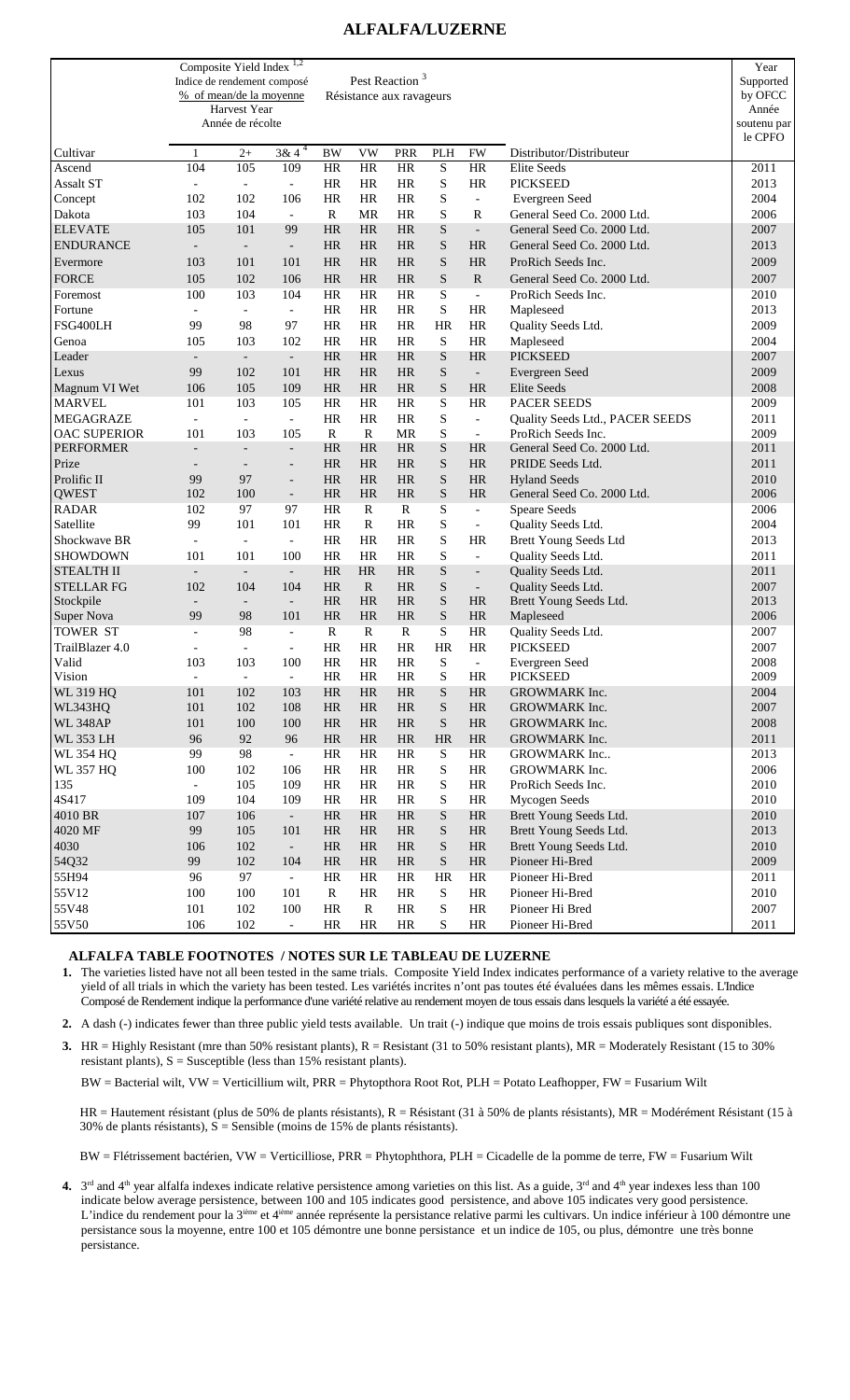## **BIRD'S-FOOT TREFOIL / LOTIER CORNICULÉ**

|                   |           | Yield/Rendement (% of/de Leo) <sup>1</sup> |                   |                 |                         |
|-------------------|-----------|--------------------------------------------|-------------------|-----------------|-------------------------|
|                   |           | Timothy mixture/                           | First flower/     |                 |                         |
|                   |           | Mélange avec fléole                        | Date de floraison |                 |                         |
| Cultivar          | South/Sud | North/Nord                                 | Elora             | Regrowth/Regain | Distributor/Distibuteur |
|                   |           |                                            |                   |                 |                         |
| Bull              | 101       | 106                                        | 23/06             | Good/Bon        | <b>PICKSEED</b>         |
| Empire            | 98        | 103                                        | 01/07             | Medium/Moyen    | <b>Public Cultivar</b>  |
| Exact             | 101       | 108                                        | 23/06             | Medium/Moyen    | <b>GROWMARK</b> Inc.    |
| Leo               | 100       | 100                                        | 23/06             | Medium/Moyen    | <b>Public Cultivar</b>  |
| <b>OAC</b> Bright | 101       | 103                                        | 23/06             | Medium/Moyen    | <b>Bishop Seeds</b>     |
| Wellington        | 100       | 104                                        | 23/06             | Good/Bon        | Mapleseed               |

1. Average yield of Leo in Southern Ontario trials 8.6 t/ha; in Northern Ontario trials 7.7 t/ha. Le rendement moyen de Léo dans le sud de l'Ontario: 8,6 t/ha; dans le nord de l'Ontario: 7,7 t/ha.

## **DOUBLE-CUT RED CLOVER / TRÈFLE ROUGE À DEUX COUPES**

|                  | Yield/Rendement (% of/de Tempus) |                          |            |                          | First flower/     |                            |
|------------------|----------------------------------|--------------------------|------------|--------------------------|-------------------|----------------------------|
|                  |                                  | South/Sud                |            | North/Nord               | Date de floraison |                            |
|                  |                                  | Year/Année               | Year/Année |                          |                   |                            |
| Cultivar         |                                  | $2+$                     |            | $2+$                     | Elora             | Distributor/Distributeur   |
| <b>AC</b> Endure | 94                               | 94                       | 95         | 97                       | 09/06             | Quality Seeds Ltd.         |
| Belle            | 95                               | 89                       | 93         | 93                       | 08/06             | Mapleseed, PRIDE Seeds     |
| Scarlett II      |                                  | $\overline{\phantom{0}}$ |            | $\overline{\phantom{a}}$ |                   | General Seed Co. 2000 Ltd. |
| Tempus           | 100                              | 100                      | 100        | 100                      | 10/06             | <b>PICKSEED</b>            |
| Wildcat          |                                  |                          |            |                          |                   | Brett Young Seeds Ltd.     |

1. Average yield of Tempus in first year: Southern Ontario trials 9.7 t/ha; Northern Ontario 8.7 t/ha; in second year: Southern Ontario 9.3 t/ha; Northern Ontario 6.1 t/ha. Pour la première année, le rendement moyen de Tempus est 9,7 t/ha dans le sud de l'Ontario et 8,7 t/ha dans le nord de l'Ontario. Pour la deuxième année, c'est 9,3 t/ha pour le sud de l'Ontario et 6,1 t/ha pour le nord de l'Ontario.

## **WHITE CLOVER / TRÈFLE BLANC**

|             |           | Yield/Rendement $%$ of/de Alice) <sup>1</sup> |                          |
|-------------|-----------|-----------------------------------------------|--------------------------|
|             |           | Orchardgrass mixture / Mélange avec dactyle   |                          |
| Cultivar    | South/Sud | North/Nord                                    | Distributor/Distributeur |
| Alice       | 100       | 100                                           | <b>Bishop Seeds</b>      |
| Crescendo   |           |                                               | PICKSEED, Mapleseed      |
| Osceola     | 102       | 97                                            | <b>Speare Seeds</b>      |
| <b>WILL</b> | 105       | 107                                           | Quality Seeds Ltd.       |

1. Average yield of Alice, Southern Ontario 7.5 t/ha; in Northern Ontario trials 5.6 t/ha. Le rendement moyen d'Alice dans le sud de l'Ontario: 7,5 t/ha; dans le nord de l'Ontario: 5,6

| RYEGRASS/RAY-GRASS                                                            |                                                                        |                 |                                  |  |  |  |  |
|-------------------------------------------------------------------------------|------------------------------------------------------------------------|-----------------|----------------------------------|--|--|--|--|
|                                                                               |                                                                        | Yield/Rendement |                                  |  |  |  |  |
| Cultivar                                                                      | South/Sud                                                              | North/Nord      | Distributor/Distributeur         |  |  |  |  |
| Westerwold Annual Ryegrass/Ray-grass annuel (% of/de Barspectra) <sup>1</sup> |                                                                        |                 |                                  |  |  |  |  |
| Barspectra (tetraploid,)                                                      | 100                                                                    | 100             | <b>Bishop Seeds</b>              |  |  |  |  |
|                                                                               | Italian Ryegrass/Ray-grass Italien (% of/de Maris Ledger) <sup>1</sup> |                 |                                  |  |  |  |  |
| Maris Ledger (tetraploid)                                                     | 100                                                                    | 100             | <b>Several Distributors</b>      |  |  |  |  |
| Max (tetraploid)                                                              |                                                                        | 109             | <b>PICKSEED</b>                  |  |  |  |  |
| Perennial Ryegrass/Ray-grass vivace <sup>1</sup>                              |                                                                        |                 |                                  |  |  |  |  |
| Remington (tetraploid)                                                        | 100                                                                    |                 | Speare Seeds, ProRich Seeds Inc. |  |  |  |  |

1. Average yield of Barspectra , Maris Ledger and Remington Southern Ontario trials 6.2 ,6.0 and 8.9 t/ha; in Northern Ontario trials 6.0and 5.4 t/ha. Le rendement moyen de Barspectra , Maris Ledger et Remington dans le sud de l'Ontario; 6,2, 6,0 et 8,9 t/ha; dans le nord de l'Ontario; 6,0 et 5,4 t/ha. A dash (-) indicates that fewer than three public yield tests are available. Un trait (-) indique que moins de trois essais publiques sont disponibles.

|                     | <b>BROMEGRASS / BROME</b> |           |                                    |                          |                          |                 |                           |  |
|---------------------|---------------------------|-----------|------------------------------------|--------------------------|--------------------------|-----------------|---------------------------|--|
|                     |                           |           | Yield/Rendement                    | 1, 2                     | Heading date/            |                 |                           |  |
|                     |                           |           | Hay management/<br>Gestion de foin | Coupe fréquente          | Frequent cutting/        | Date d'épiaison | Distributor/Distributeur  |  |
| Cultivar            | <b>Species</b>            | South/Sud | North/Nord                         | South/Sud                | North/Nord               | Elora           |                           |  |
| <b>Meadow Brome</b> |                           |           |                                    |                          |                          |                 |                           |  |
| Armada              | Meadow/Prés               | 124       | ٠                                  | $\overline{\phantom{0}}$ | $\overline{\phantom{0}}$ |                 | SeCan                     |  |
| Admiral             | Meadow/Prés               | 131       | $\overline{\phantom{a}}$           | $\overline{\phantom{a}}$ | $\overline{\phantom{0}}$ |                 | SeCan                     |  |
| Fleet               | Meadow/Prés               | 107       | 89                                 | 123                      | 96                       | 15/05           | SeCan                     |  |
| Paddock             | Meadow/Prés               | 100       | 82                                 | 124                      | 98                       | 15/05           | <b>PICKSEED</b>           |  |
| <b>Smooth Brome</b> |                           |           |                                    |                          |                          |                 |                           |  |
| PEAK                | Smooth/Inerme             | 100       | 100                                | $\overline{\phantom{0}}$ | 100                      | 24/05           | <b>Ouality Seeds Ltd.</b> |  |

1. Average yield of Peak in hay management, southern Ontario trials 7.8.1t/ha; in northern Ontario trials 9.3 t/ha. Le rendement moyen de Peak dans la gestion du foin dans le sud de l'Ontario: 7,8 t/ha; dans le nord de l'Ontario: 9,3 t/ha.

2. Average Yield of Peak in frequent cutting in southern Ontario 7.6 t/ha; in northern Ontario trials 7.8 t/ha. Le rendement moyen de Peak sous coupe fréquente dans le sud de l'Ontario: 7,6 t/ha; dans le nord de l'Ontario: 7,8 t/ha.

A dash (-) indicates that fewer than three public yield tests are available. Un trait (-) indique que moins de trois essais publiques sont disponibles.